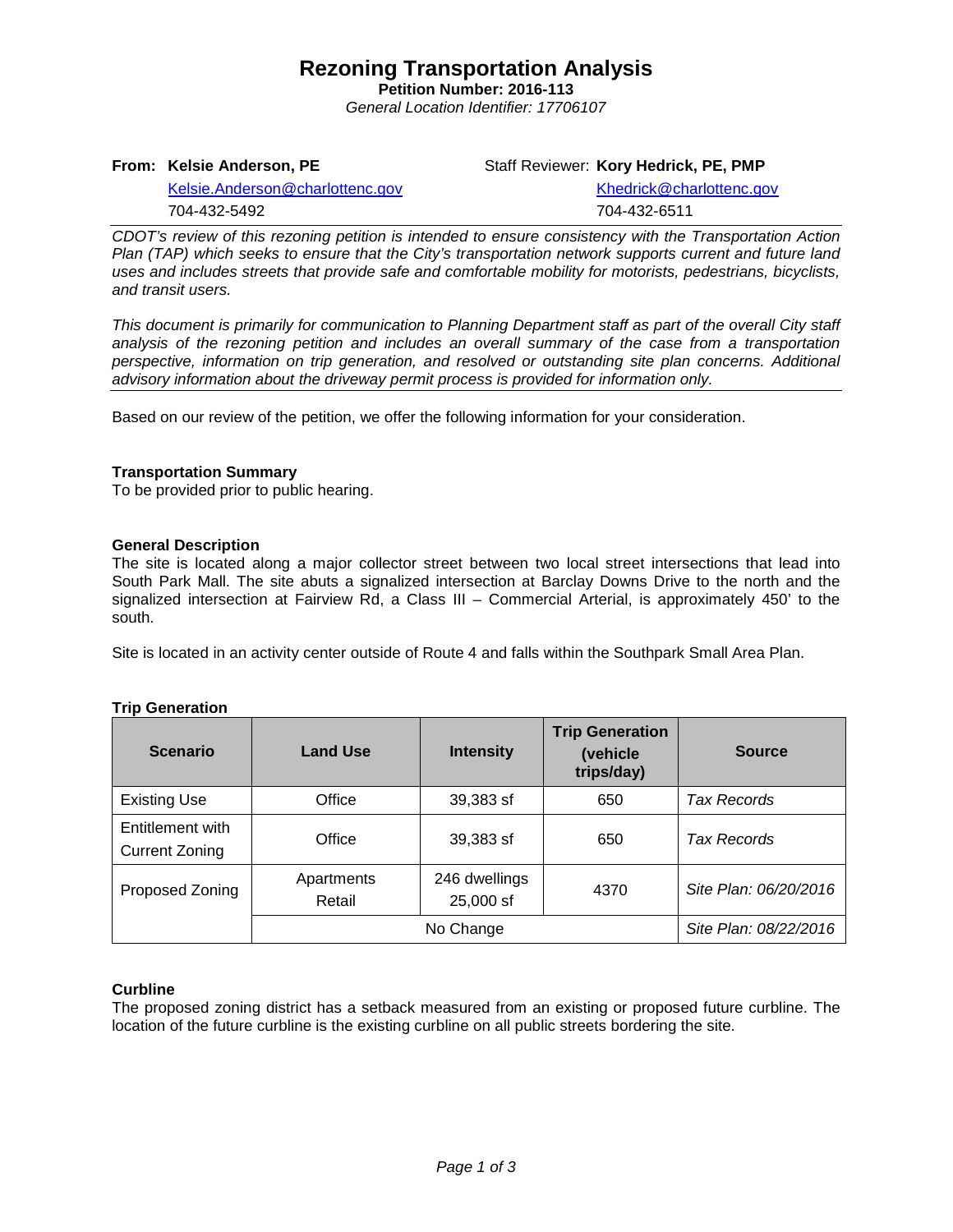# **Rezoning Transportation Analysis Petition Number: 2016-113** *General Location Identifier: 17706107*

## **Resolved Issues**

- 1. To support the goals of the Southpark Area Plan to improve the pedestrian environment, the petitioner should revise the site plan as follows:
	- a. Show 12' minimum clear width for sidewalks to set up this segment for a future multi-use path network
	- b. Expand Carnegie / Barclay Downs intersection crossing scope to include all four legs of the intersection. All four approaches should be consistent in their crosswalk treatment and the material should be high visibility thermoplastic material. Non-reflective paver material is not adequate.
- 2. The petitioner should revise the site plan by removing the note under right-of-way availability and replacing it with language that mirrors our offsite right-of-way acquisition process. Please contact CDOT to request a copy of this policy.
- 3. To support the goals of the Southpark Area Plan to improve the pedestrian environment, the petitioner should revise the site plan as follows:
	- a. Provide more information on the mini-circle / drop of area. CDOT has concerns with potential vehicle stacking into the sidewalk and possibly the street.
	- b. Define the preservation of the pedestrian connection to the Southpark Mall on the eastern boundary of the site.

### **Outstanding Issues**

- 1. CDOT has received and provided comments on the TIS.
	- a. The petitioner should revise the site plan and Transportation Notes to include mitigation measures to be completed by this petition consistent with the site's Traffic Impact Study (i.e. Extend the existing eastbound left turn lane on Fairview Rd. from 400' to 650' with a 100' bay taper)
	- b. Additional transportation comments may be forthcoming once the TIS is resubmitted. 8/26/16 Update:
		- i. Provide Saturday peak hour analysis
		- ii. Bulfinch x Barclay Downs analyzed as a signalized intersection. Analyze unsignalized and report relevant results
	- c. Update note 4. I to reflect mitigation commitments.
- 2. To support the goals of the Southpark Area Plan to improve the pedestrian environment, the petitioner should revise the site plan as follows:
	- a. Revise the entry door configuration to swing into the building or be recessed outside of the 12' sidewalk clear path along Barclay Downs Drive.
	- b. Include a note stating that any sidewalk dining will be located behind and outside of the 12' sidewalk clear path along Barclay Downs Drive.
- 3. The petitioner should revise the site plan to show the future right of way line at the back of sidewalk and add a note specifying dedication and fee simple conveyance of all rights of way to the City before the site's first building certificate of occupancy is issued.
- 4. The petitioner revise site plan notes and labels to remove "subject to approval by adjacent owner" and commit to pedestrian connections to the site's property line.
- 5. CDOT understands that the petitioner is continuing discussions with the Barclay Downs neighborhood about a contribution towards sidewalk improvements along Barclay Downs. CDOT also supports this request and recommends the commitment be included in the conditional zoning plan. Specifically, we recommend the petitioner should provide funding to CDOT to be used towards the construction of sidewalk improvements along Barclay Downs. The funds should be provided before the issuance of a